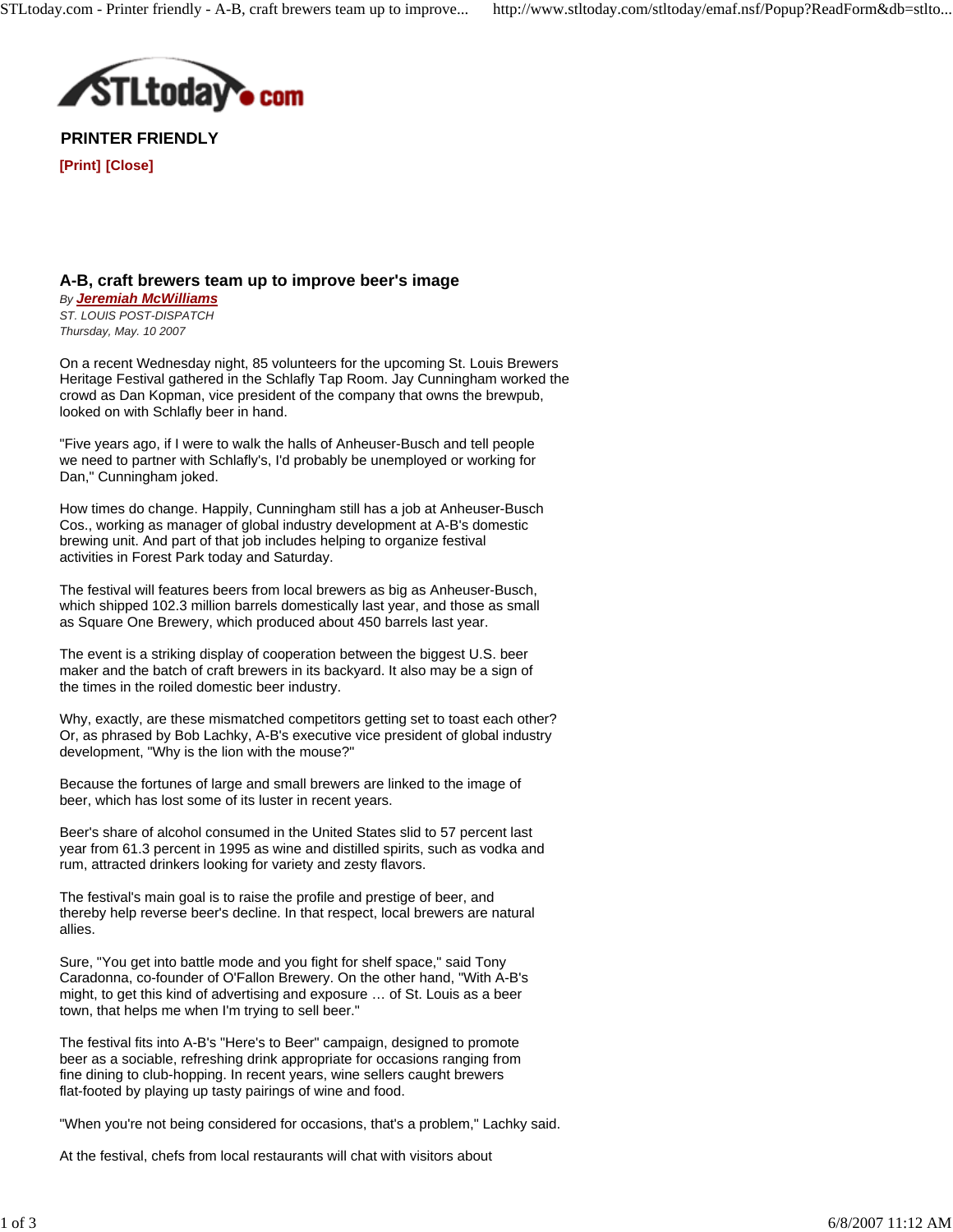combining certain food with, say, smoked porter or unfiltered wheat brews.

All the better, local brewers say, if St. Louis can reclaim some of the buzz lost to craft-beer destinations such as Denver — which last year attracted 41,000 people to the Great American Beer Festival.

"There's no reason St. Louis shouldn't be established as the beer capital of the United States," said Lachky. "This is really a mecca and a birthplace of beer. … Anheuser-Busch, Lemp, Griesedieck — all of those guys were craft brewers at one time."

The festival represents one more turn in the evolving relationship between Anheuser-Busch and craft brewers in St. Louis and across the country.

The area's biggest craft brewer is St. Louis Brewery Inc., the owner of the Tap Room in downtown west and the Bottleworks in Maplewood.

Tom Schlafly, co-founder of St. Louis Brewery and name-bearer of the Schlafly beer brand, recalled "a tremendously flattering" visit by a busload of A-B employees in 1993. They came to a private party at the Tap Room to check out the new craft brewery — and explore what was still a novel corner of the industry.

But as the growth rate of craft beer outpaces big-batch domestic beers, the attitude emanating from One Busch Place has morphed from cautious interest into active involvement in specialty beers.

A-B has minority stakes in craft breweries in Seattle, Portland and — since earlier this year — Ashburn, Va. The country's biggest brewer also is developing more niche products, rolling out organic beers, regional varieties and seasonal brews such as Spring Heat Spiced Wheat.

"Anheuser-Busch is no longer saying, well, if it doesn't sell 3 million barrels, it's a failure," said Lachky, who is considering brewing beer at home after spending months preparing for the festival. "If you get a lot of little victories, it can add up to a lot."

Brainstorming for the festival began more than a year ago. In January last year, brewers across the country, including Anheuser-Busch and Schlafly, made their own versions of "Poor Richard's Ale" to commemorate the birth of Benjamin Franklin, a founding father and lover of beer.

After rubbing shoulders at Anheuser-Busch's tour center, Lachky and Kopman, vice president of St. Louis Brewery, held a meeting at the Tap Room.

They previously had batted around ideas for "Here's to Beer," brainstorming what might resonate with drinkers. Over a Schlafly beer, they discussed teaming up for a beer festival.

The logistic challenges were impressive: finding a neutral site and enough tents to accommodate thousands of visitors.

"The level of cooperation, the level of trust has really been enjoyable," said Kopman, the unofficial liaison to a half-dozen local craft breweries. "This is about proving to St. Louis and the world that this is a beer town."

Master brewers and beer makers in St. Louis have nurtured a spirit of camaraderie for years even as their companies compete, said Florian Kuplent, brewmaster at Anheuser-Busch.

"It's a big family — we're all friends," said Kuplent, who helped A-B churn out about a dozen beers for the festival.

The festival will feature 50 varieties of beer, identified only by the brewer and style, such as pale ale. Only beers made in the St. Louis area will be included. Each brewer also will make its own version of a dark lager derived from a recipe that Anheuser-Busch historians traced back more than 100 years.